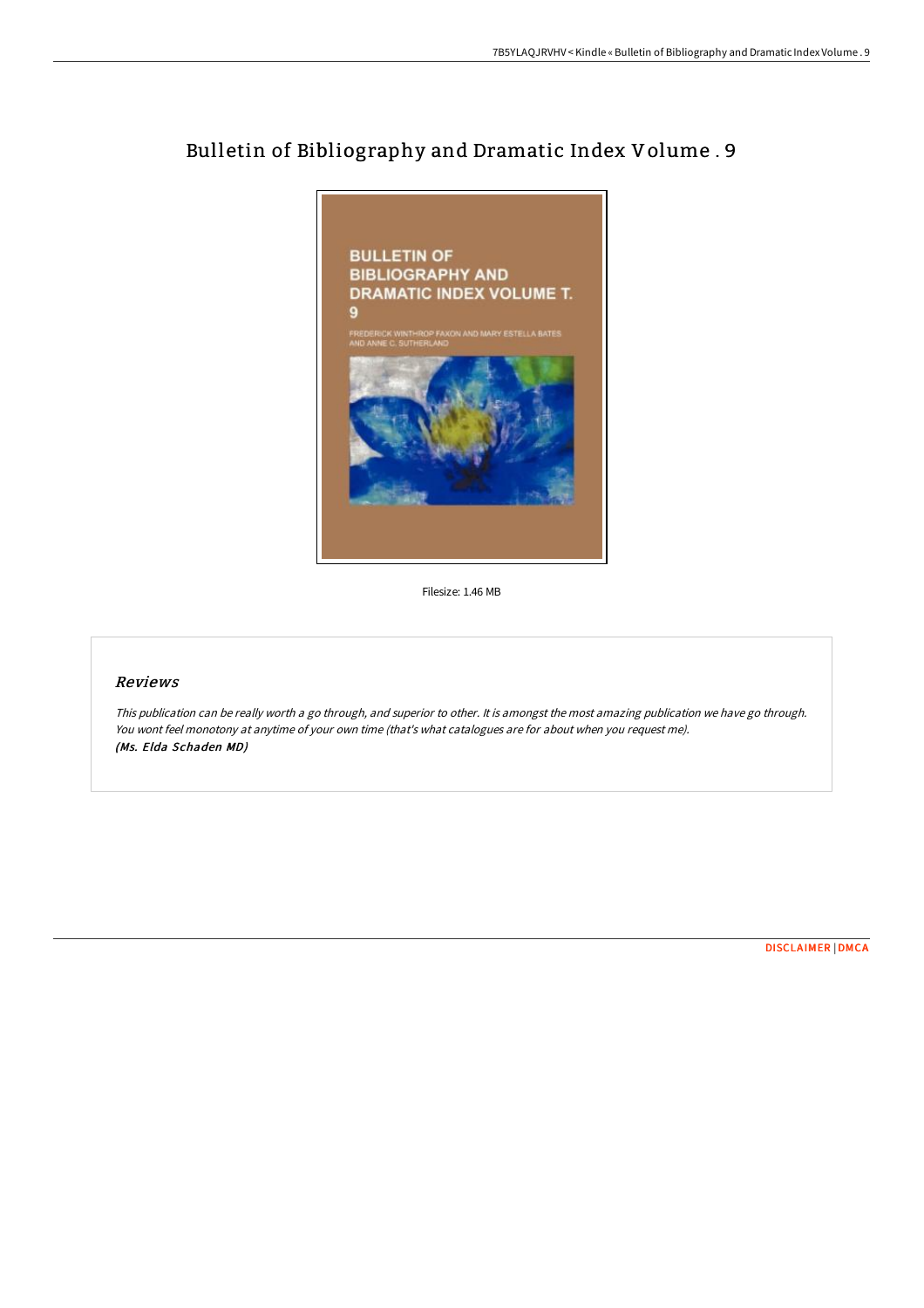### BULLETIN OF BIBLIOGRAPHY AND DRAMATIC INDEX VOLUME . 9



To read Bulletin of Bibliography and Dramatic Index Volume . 9 PDF, make sure you click the hyperlink under and save the document or have access to other information which might be have conjunction with BULLETIN OF BIBLIOGRAPHY AND DRAMATIC INDEX VOLUME . 9 book.

Rarebooksclub.com, United States, 2012. Paperback. Book Condition: New. 246 x 189 mm. Language: English . Brand New Book \*\*\*\*\* Print on Demand \*\*\*\*\*.This historic book may have numerous typos and missing text. Purchasers can download a free scanned copy of the original book (without typos) from the publisher. Not indexed. Not illustrated. 1917 edition. Excerpt: .1912, v. 100. p. 64-65. Tribute to Scribner s Magazine. World s Work About the morals of some periodicals. World s Work, Sept. 1912, v. 24, p. 494-96. Correcting statements made about the financing of World s Work in Damnation of the magazines. Page, W. H. On a tenth birthday. World s Work, Jan. 1911. v. 21. p. 13903-917. History of World s Work and other Doubleday publications with pictures of the various buildings they have occupied.----. What the World s work is trying to do. World s Work, Jan. 1913. v. 25, p. 265-68. Tells how the editors work up the magazine--and some of the results. End.) INDEX TO MATERIAL FOR THE STUDY OF POEMS AND STORIES Compiled by Mary Josephine Booth, Librarian, Eastern Illinois State Normal School Charleston, Illinois PART VIII Macauley, Thomas Babington--(continued).--Samuel Johnson. Blakely. Teachers outlines, pp. 104-7. Education, 30: 120-21. Oct. 09. Journ. of educ. (Bost.) 73: 603, 607. 675, 679. 1-15 June 11.--Virginia. Journ. of educ. (Bost.) 75: 152-53. 8 Feb. 12. Macbeth. See Shakespeare, William. Macdonald, George. Up and down. Perdue and Griswold. Language through nature, pp. 116-17.--(The) wind and the moon. Elson and Keck. Grammar school reader, 1: 36-9.--Manual, 1: 19-20. Mace, Frances Parker Laughton. (The) creation of the birds. Cooley and Webster. Language lessons, 2 pt. 1: 15-17.--(The) new Webster-Cooley course in English, 1 pt. 2: 14-15. Mackay, Charles. Tubal Cain. Barbe. Famous poems explained, pp. 184-7. Elson and Keck. Grammar school reader, 1: 101-4.--Manual, 1:...

 $_{\mathrm{PDF}}$ Read Bulletin of [Bibliography](http://techno-pub.tech/bulletin-of-bibliography-and-dramatic-index-volu-1.html) and Dramatic Index Volume . 9 Online  $\Rightarrow$ Download PDF Bulletin of [Bibliography](http://techno-pub.tech/bulletin-of-bibliography-and-dramatic-index-volu-1.html) and Dramatic Index Volume . 9